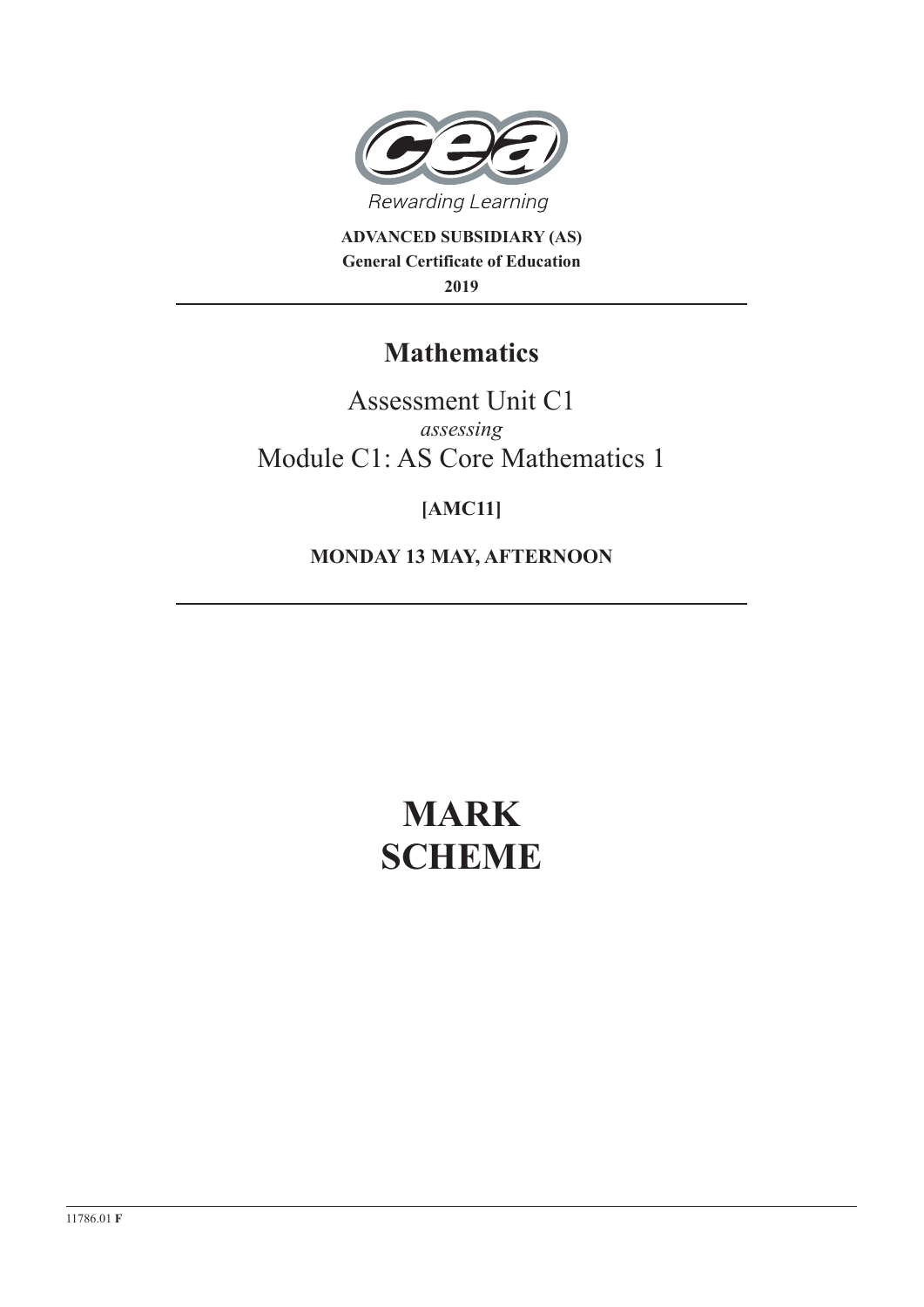#### **GCE ADVANCED/ADVANCED SUBSIDIARY (AS) MATHEMATICS**

#### **Introduction**

The mark scheme normally provides the most popular solution to each question. Other solutions given by candidates are evaluated and credit given as appropriate; these alternative methods are not usually illustrated in the published mark scheme.

The marks awarded for each question are shown in the right-hand column and they are prefixed by the letters **M**, **W** and **MW** as appropriate. The key to the mark scheme is given below:

- **M** indicates marks for correct method.
- **W** indicates marks for working.
- **MW** indicates marks for combined method and working.

The solution to a question gains marks for correct method and marks for an accurate working based on this method. Where the method is not correct no marks can be given.

A later part of a question may require a candidate to use an answer obtained from an earlier part of the same question. A candidate who gets the wrong answer to the earlier part and goes on to the later part is naturally unaware that the wrong data is being used and is actually undertaking the solution of a parallel problem from the point at which the error occurred. If such a candidate continues to apply correct method, then the candidate's individual working must be followed through from the error. If no further errors are made, then the candidate is penalised only for the initial error. Solutions containing two or more working or transcription errors are treated in the same way. This process is usually referred to as "follow-through marking" and allows a candidate to gain credit for that part of a solution which follows a working or transcription error.

#### **Positive marking:**

It is our intention to reward candidates for any demonstration of relevant knowledge, skills or understanding. For this reason we adopt a policy of **following through** their answers, that is, having penalised a candidate for an error, we mark the succeeding parts of the question using the candidate's value or answers and award marks accordingly.

Some common examples of this occur in the following cases:

- **(a)** a numerical error in one entry in a table of values might lead to several answers being incorrect, but these might not be essentially separate errors;
- **(b)** readings taken from candidates' inaccurate graphs may not agree with the answers expected but might be consistent with the graphs drawn.

When the candidate misreads a question in such a way as to make the question easier only a proportion of the marks will be available (based on the professional judgement of the examining team).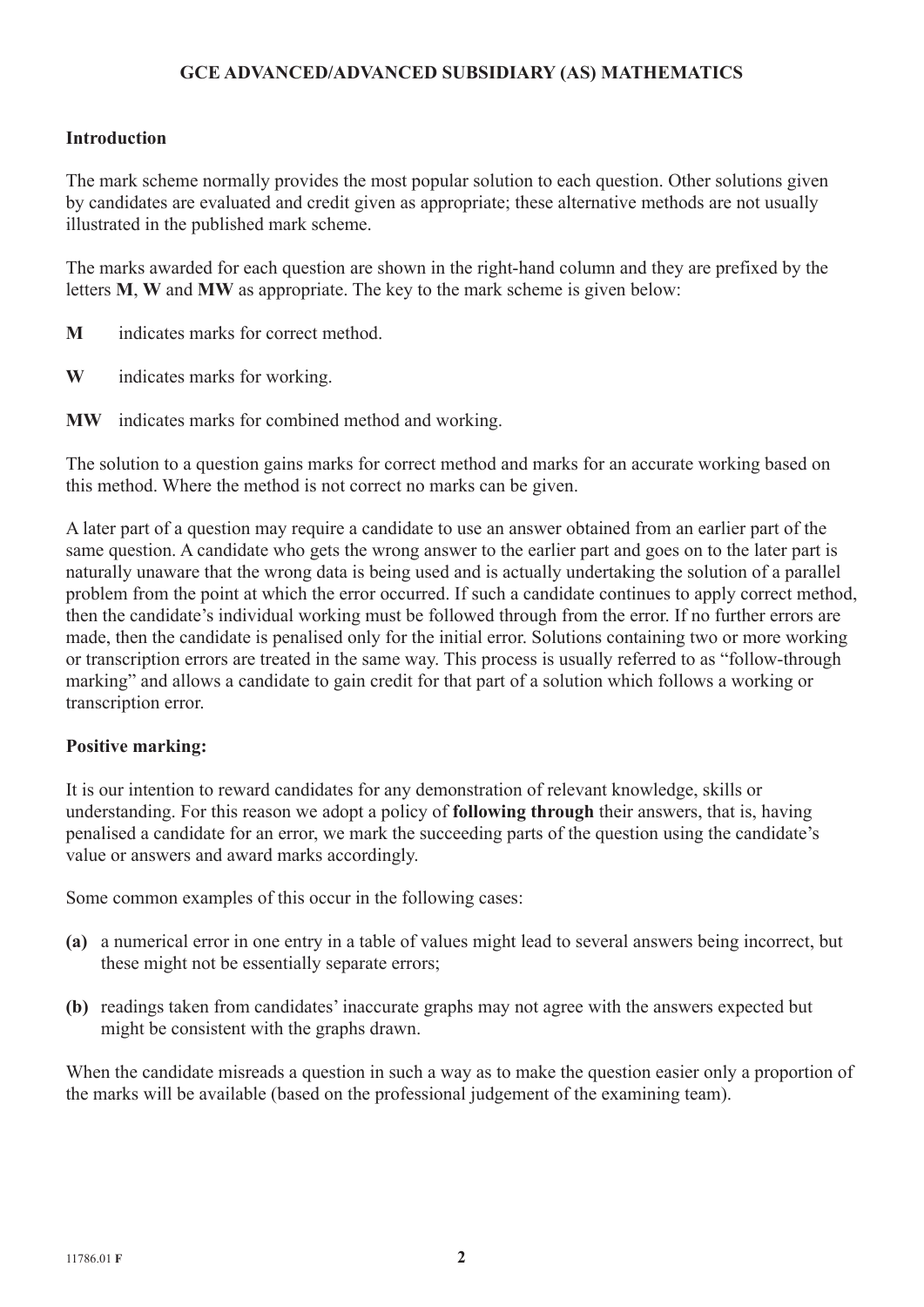1 (a) 
$$
\frac{\sqrt{2}-1}{3-2\sqrt{2}} \times \frac{3+2\sqrt{2}}{3+2\sqrt{2}}
$$
  
\n $= \frac{3\sqrt{2}+2(2)-3-2\sqrt{2}}{9+\sqrt{6}\sqrt{2}-6\sqrt{2}-4(2)}$   
\n $= \frac{\sqrt{2}+1}{1}$   
\n $= \sqrt{2}+1$   
\n(b) (i)  $2\left[x^2+4x-\frac{3}{2}\right]$   
\n $2\left[(x+2)^2-\frac{11}{2}\right]$   
\n2 (i)  $f(x-1)$   
\n(ii)  $\frac{1}{2}f(x)$   
\n(iii)  $f(\frac{1}{2}x)$   
\n(iv)  $f(\frac{1}{2}x)$   
\n(v)  $f(x-1)$   
\n(vi)  $\frac{1}{2}f(x)$   
\n*EXECUTE:*  $11\frac{1}{2}$   
\n*M1 W1*  
\n*M2*  
\n*M3 W2*  
\n*M3 W3*  
\n*M4 V4*  
\n*M5*  
\n*M8*  
\n*M9*  
\n*M1 W1*  
\n*M1 W1*  
\n*M2*  
\n*M3 W2*  
\n*M3 W3*  
\n*M4 V4*  
\n*M5*  
\n*M8*  
\n*M9*  
\n*M1 W1*  
\n*M1 W1*  
\n*M1 W1*  
\n*M2*  
\n*M2*  
\n*M3 W2*  
\n*M3 W3*  
\n*M4 V4*  
\n*M5*  
\n*M8*  
\n*M9*  
\n*M1 W1*  
\n*M2*  
\n*M3 W2*  
\n*M4 W4*  
\n*M5*  
\n*M5*  
\n*M6*  
\n*M8*  
\n*M9*  
\n*M1 W1*  
\n*M2*  
\n*M3 W2*  
\n*M4*  
\n*M5*  
\n*M5*  
\n*M8*  
\n*M*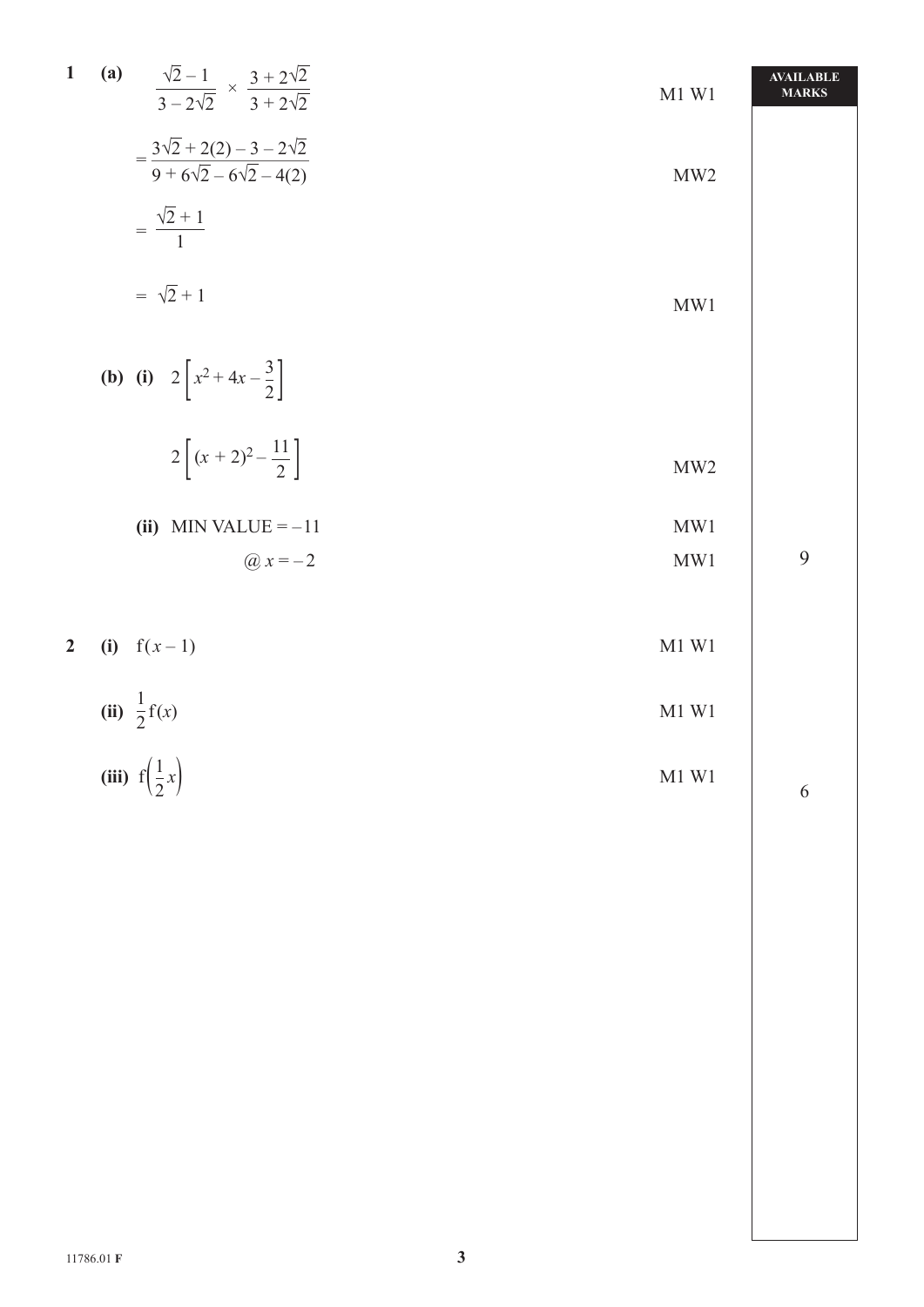|                                                 | M1                                                                                                                                                                        | <b>AVAILABLE</b><br><b>MARKS</b> |
|-------------------------------------------------|---------------------------------------------------------------------------------------------------------------------------------------------------------------------------|----------------------------------|
| $\frac{-x+6}{x(x-3)} \times \frac{4(x-3)}{x-6}$ | W1 MW1                                                                                                                                                                    |                                  |
|                                                 |                                                                                                                                                                           |                                  |
| $ \frac{4}{}$<br>$\mathcal{X}$                  | MW <sub>2</sub>                                                                                                                                                           |                                  |
|                                                 | M1                                                                                                                                                                        |                                  |
| $6^{2+x} = 6^{-x+3}$                            | MW2                                                                                                                                                                       |                                  |
| $\implies$ 2 + x = -x + 3                       | M <sub>1</sub>                                                                                                                                                            |                                  |
| $2x = 1$                                        |                                                                                                                                                                           |                                  |
| $x=\frac{1}{2}$                                 | W <sub>1</sub>                                                                                                                                                            | 10                               |
|                                                 | 3 (a) $\left[\frac{x-2(x-3)}{x(x-3)}\right] \div \frac{x-6}{4(x-3)}$<br>$\frac{-(x-6)}{x(x-3)} \times \frac{4(x-3)}{x-6}$<br><b>(b)</b> $6^2 \times 6^x = (6^{-1})^{x-3}$ |                                  |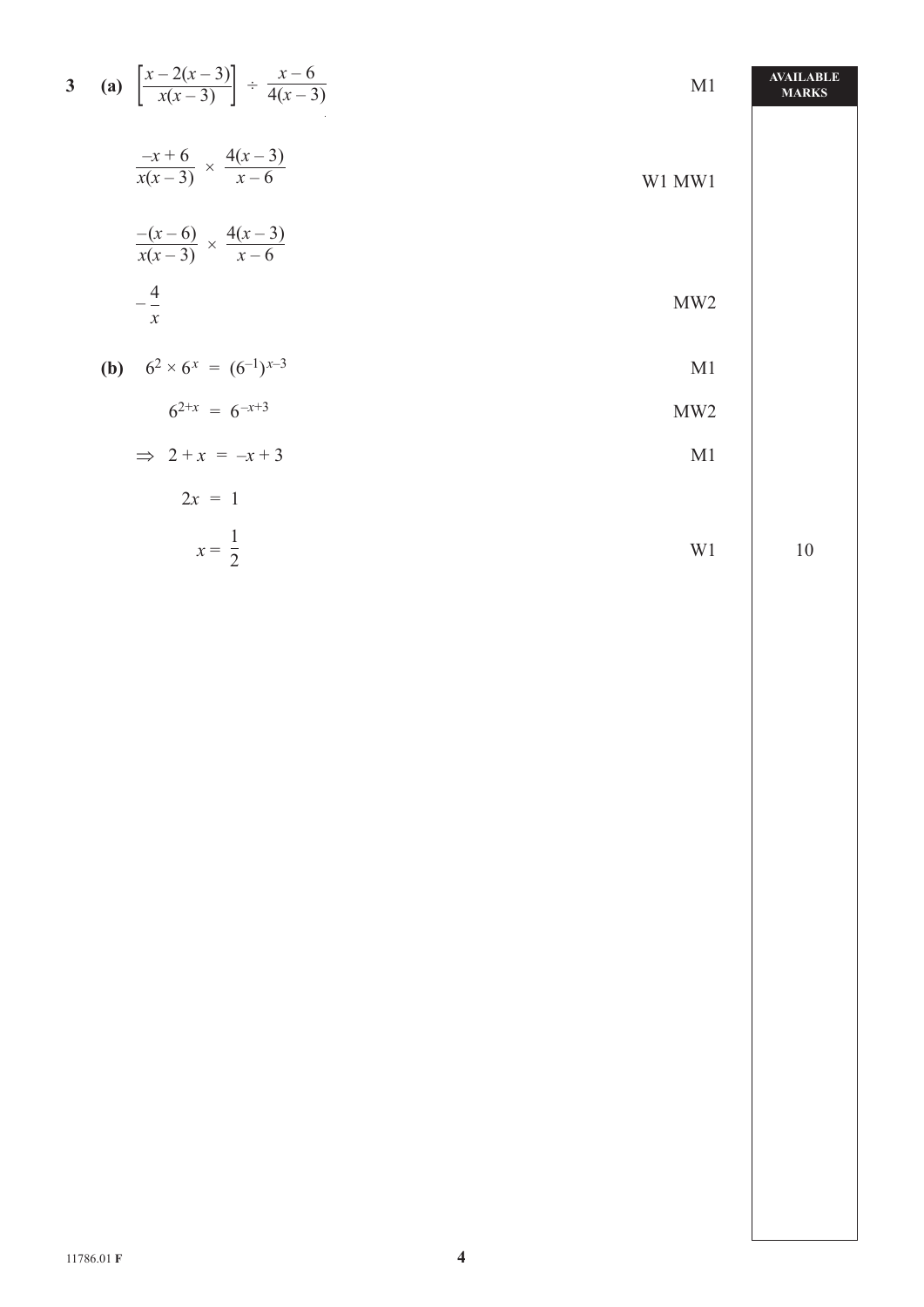| 4 | (a)       | $a+b+c = 6$ ①                                           | MW1            | <b>AVAILABLE</b> |
|---|-----------|---------------------------------------------------------|----------------|------------------|
|   |           | $4a - 2b + c = 15$ ②                                    |                | <b>MARKS</b>     |
|   |           | $9a+3b+c=20$ 3                                          |                |                  |
|   |           | $\oslash$ - $\oslash$ $\Rightarrow$ 3a - 3b = 9         | M1             |                  |
|   |           | $a - b = 3$ 4                                           |                |                  |
|   |           | $\circled{3} - \circled{2} \Rightarrow 5a + 5b = 5$     | M1             |                  |
|   |           | $a + b = 1$ (5)                                         | W1             |                  |
|   |           | $\circled{4} + \circled{5} \Rightarrow 2a = 4$          | M1             |                  |
|   |           | $a=2$                                                   |                |                  |
|   |           | $b = -1$                                                |                |                  |
|   |           | $c=5$                                                   | W <sub>2</sub> |                  |
|   | $(b)$ (i) | $x-2=\frac{3}{x}$                                       | M <sub>1</sub> |                  |
|   |           | $x^2-2x-3=0$                                            | W1             |                  |
|   |           | $(x-3)(x+1) = 0$                                        | M1             |                  |
|   |           | $x = 3$ $x = -1$                                        |                |                  |
|   |           | $y=1$ $y=-3$                                            | W <sub>2</sub> |                  |
|   |           | $A(-1, -3)$ B $(3, 1)$                                  |                |                  |
|   |           | (ii) MP = $\left(\frac{-1+3}{2}, \frac{-3+1}{2}\right)$ | M1             |                  |
|   |           | $=(1,-1)$                                               | $\rm W1$       | 14               |
|   |           |                                                         |                |                  |
|   |           |                                                         |                |                  |
|   |           |                                                         |                |                  |
|   |           |                                                         |                |                  |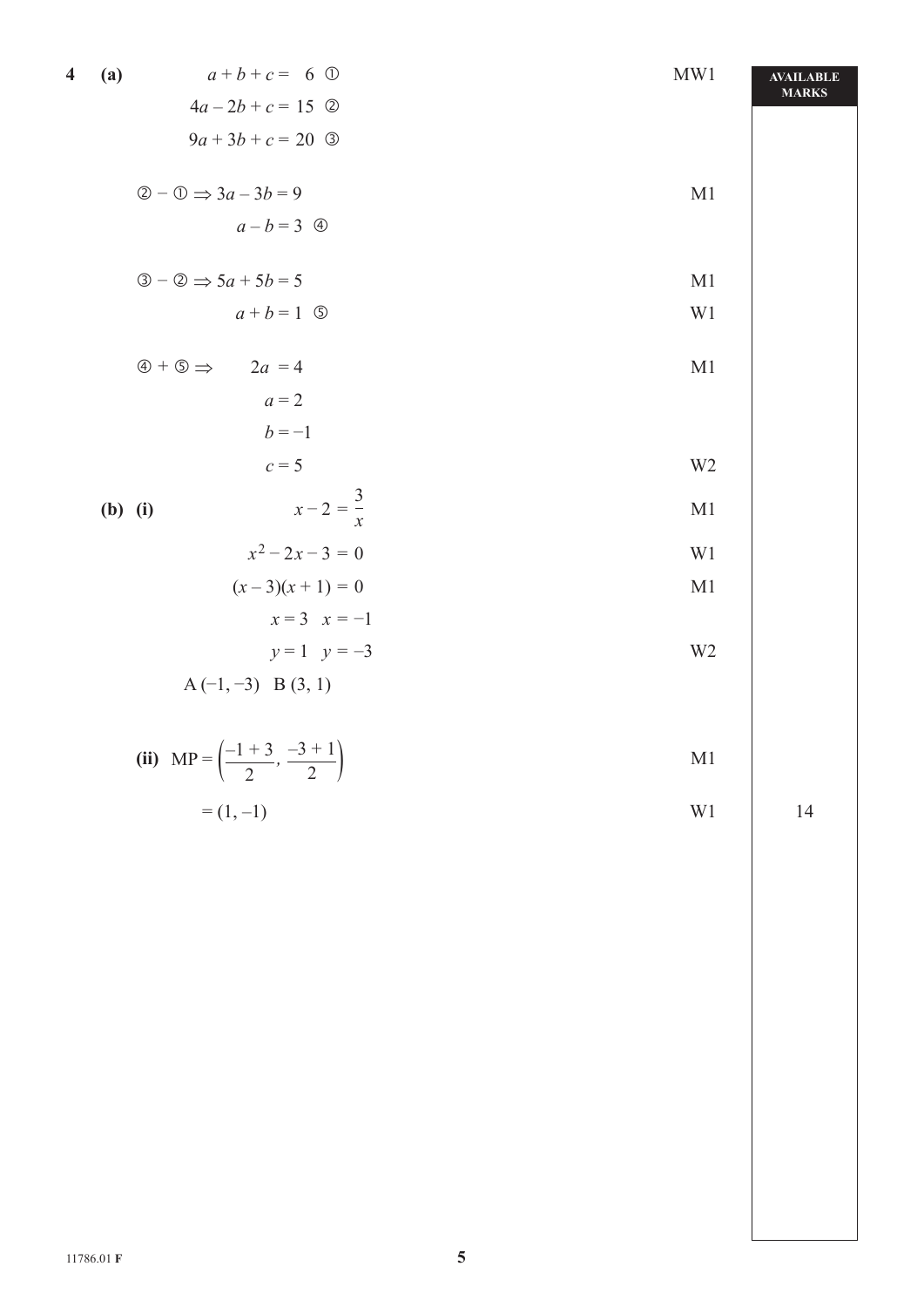5 (i) 
$$
f(3) = 18
$$
  
\n $3^3 + 3^2(p-1) - p^3 = 18$   
\n $\Rightarrow 27 + 9(p-1) - p^3 = 18$   
\n $27 + 9p - 9 - p^3 = 18$   
\n $9p - p^3 = 0$   
\n $p(9-p^2) = 0$   
\n $p = 0$  or  $9-p^2 = 0$   
\n $p = 3$  or  $-3$   
\n $\Rightarrow p = 3$   
\n $p = 3$   
\n $p = 3$   
\n $\Rightarrow p = 3$   
\n $\Rightarrow p = 3$   
\n $\Rightarrow p = 3$   
\n $\Rightarrow p = 3$ 

(ii) 
$$
f(x)=x^3+2x^2-27
$$
  
\n $f(-\frac{1}{2})=(-\frac{1}{2})^3+2(-\frac{1}{2})^2-27$   
\n $=-\frac{1}{8}+\frac{1}{2}-27$   
\n $=-26\frac{5}{8}$  W1

7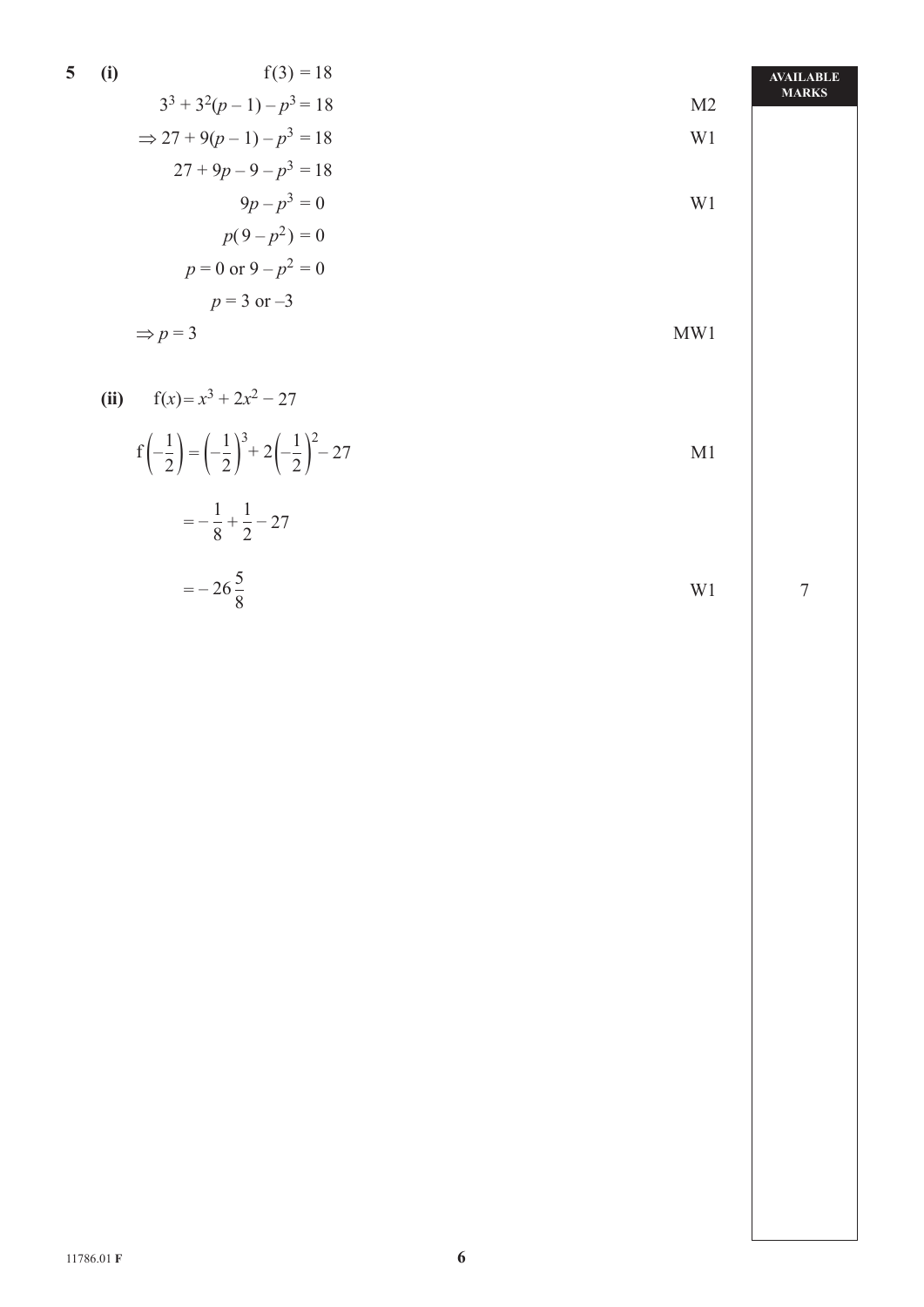| 6 | (i) $30x^2y = 480$                               | M1        | <b>AVAILABLE</b><br><b>MARKS</b> |
|---|--------------------------------------------------|-----------|----------------------------------|
|   | $x^2y = 16$                                      |           |                                  |
|   | $y = \frac{16}{x^2}$                             | W1        |                                  |
|   | (ii) $A = 60 x^2 + (5xy + 12xy + 13xy)$          | MW1 M1 W1 |                                  |
|   | $= 60x^2 + 30xy$                                 |           |                                  |
|   | $= 60x^2 + 30x \left(\frac{16}{x^2}\right)$      | M1        |                                  |
|   | $= 60x^2 + \frac{480}{x}$                        | W1        |                                  |
|   | (iii) $\frac{dA}{dx} = 120x - \frac{480}{x^2}$   | M1 W2     |                                  |
|   | $\frac{dA}{dx} = 0 \Rightarrow 120x^3 = 480$     | M1        |                                  |
|   | $x^3=4$                                          |           |                                  |
|   | $x = \sqrt[3]{4}$                                | $\rm W1$  |                                  |
|   | $\frac{d^2 A}{dx^2} = 120 + \frac{960}{x^3} > 0$ | M1        |                                  |
|   | $\Rightarrow$ MIN                                | $\rm W1$  | $14$                             |
|   |                                                  |           |                                  |
|   |                                                  |           |                                  |
|   |                                                  |           |                                  |
|   |                                                  |           |                                  |
|   |                                                  |           |                                  |
|   |                                                  |           |                                  |
|   |                                                  |           |                                  |
|   |                                                  |           |                                  |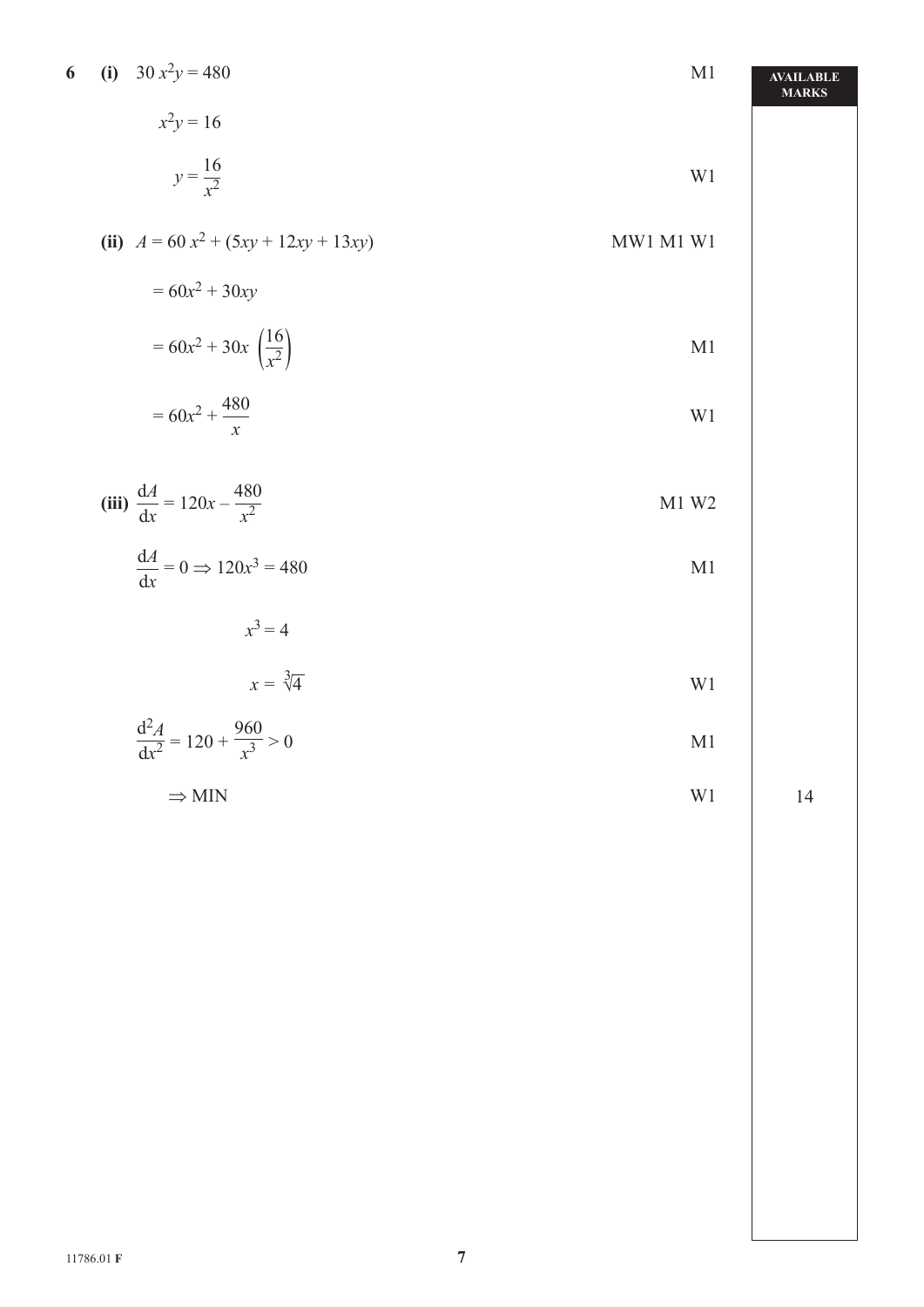| 7 (i) $\frac{dy}{dx} = x^{-\frac{1}{2}} - \frac{1}{ax^2}$                    | MW3           | <b>AVAILABLE</b><br><b>MARKS</b> |
|------------------------------------------------------------------------------|---------------|----------------------------------|
| (ii) $\frac{dy}{dx} = 0 \implies \frac{1}{ax^2} = \frac{1}{x^{\frac{1}{2}}}$ | $\mathbf{M}1$ |                                  |
| $\Rightarrow ax^2 = x^{\frac{1}{2}}$                                         | $\mathbf{M}1$ |                                  |
| $\Rightarrow$ $a = x^{-\frac{3}{2}}$                                         |               |                                  |
| $\Rightarrow a = \left(\frac{1}{4}\right)^{-\frac{3}{2}}$                    | $\mathbf{M}1$ |                                  |
| $\Rightarrow a = 8$                                                          | $\rm W1$      |                                  |
| $y = 2\sqrt{x} + \frac{1}{8x} + 8$                                           |               |                                  |
| $x=\frac{1}{4}$                                                              |               |                                  |
| $\Rightarrow y = 9\frac{1}{2}$                                               |               |                                  |
| $\left(\frac{1}{4}, 9\frac{1}{2}\right)$                                     | MW1           | $\,8\,$                          |
|                                                                              |               |                                  |
|                                                                              |               |                                  |
|                                                                              |               |                                  |
|                                                                              |               |                                  |
|                                                                              |               |                                  |
|                                                                              |               |                                  |
|                                                                              |               |                                  |
|                                                                              |               |                                  |
|                                                                              |               |                                  |
|                                                                              |               |                                  |